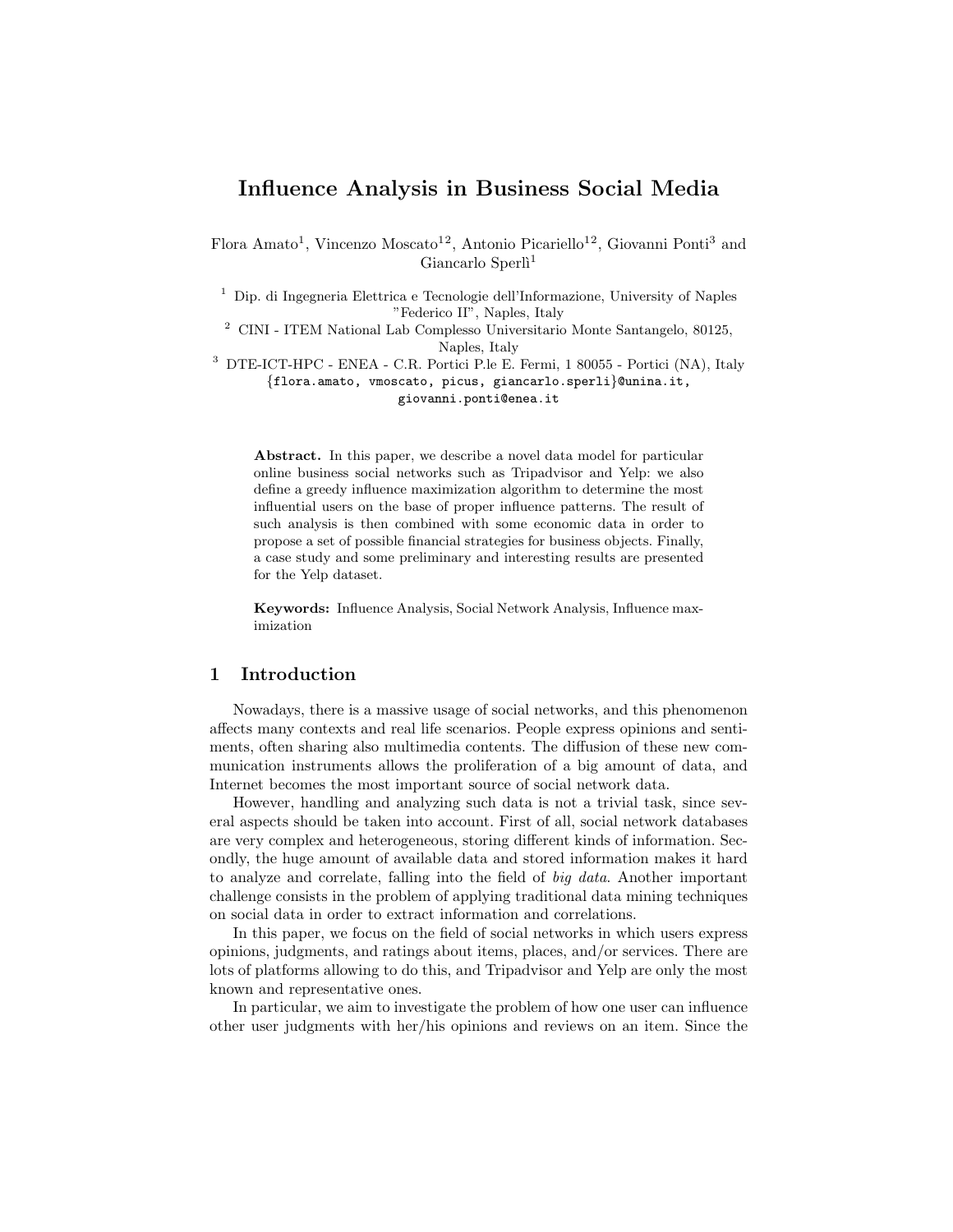items objective of the judgments belong to the context for which the social network has been thought, it can also contains economic data. In this case, we refer to a particular type of items, called business objects.

Analyzing business objects in a social network context should take into account not only object details and economic aspects, but also the influence and the bias that user judgments give to other users. In this direction, the goal of our work is twofold: in a first phase, we propose a model for the social network allowing to discover the most influential users and, secondly, how this result can be merged with economic data in order to propose financial strategies for business objects.

In order to understand the potentiality of Social Network Analysis for financial purposes, let us suppose that we are in a big city area in which there are several types of business objects (such as pubs, museums, hotels and so on) that provide different services and/or products. We can associate to each business object several information regarding their main features (i.e. open hours, atmosphere, types of cousin, etc.), and also economic information (i.e. ticket information, menu price, etc.). Users are able to make several reviews, that are short text descriptions of their experience in these firms after they visit them. An automatic system could perform a NLP analysis of the reviews, in order to extract the sentiment of each one, and successively derive an homogeneous graph, obtained by correlating temporal and semantic information, to infer weighted relationships between users. Exploiting the features and the properties of these graphs, we identify the most influential users focusing on a specific area or on a given category of business objects. The retrieved social influence may be used in viral marketing: the small subset of influential users in the social networks is essential for marketing a product, exploiting the attitude of the most influential people for suggesting to a given business object a specific advertising strategy, a different type of approach to hit these specific users or to create alliance with other shops in order to increase their revenue growing up the amount of users attending their business activity.

The rest of the paper is organized as follows. Section [2](#page-1-0) discusses the stateof-the-art for the influence maximization and other research issues in business social networks. In Section [3,](#page-3-0) the proposed model for social network and the building of the influence graph are described, whereas Section [4](#page-6-0) discusses the adopted influence maximization strategy. Section [5](#page-8-0) shows preliminary experimental results. Eventually, Section [6](#page-10-0) gives some conclusions and discussions of the paper.

# <span id="page-1-0"></span>2 Related Work

The technological development leads to see Online Social Networks (OSNs) an important means on which it is possible to make business, allowing firms to promote their products and services and users to provide feedbacks about their experiences.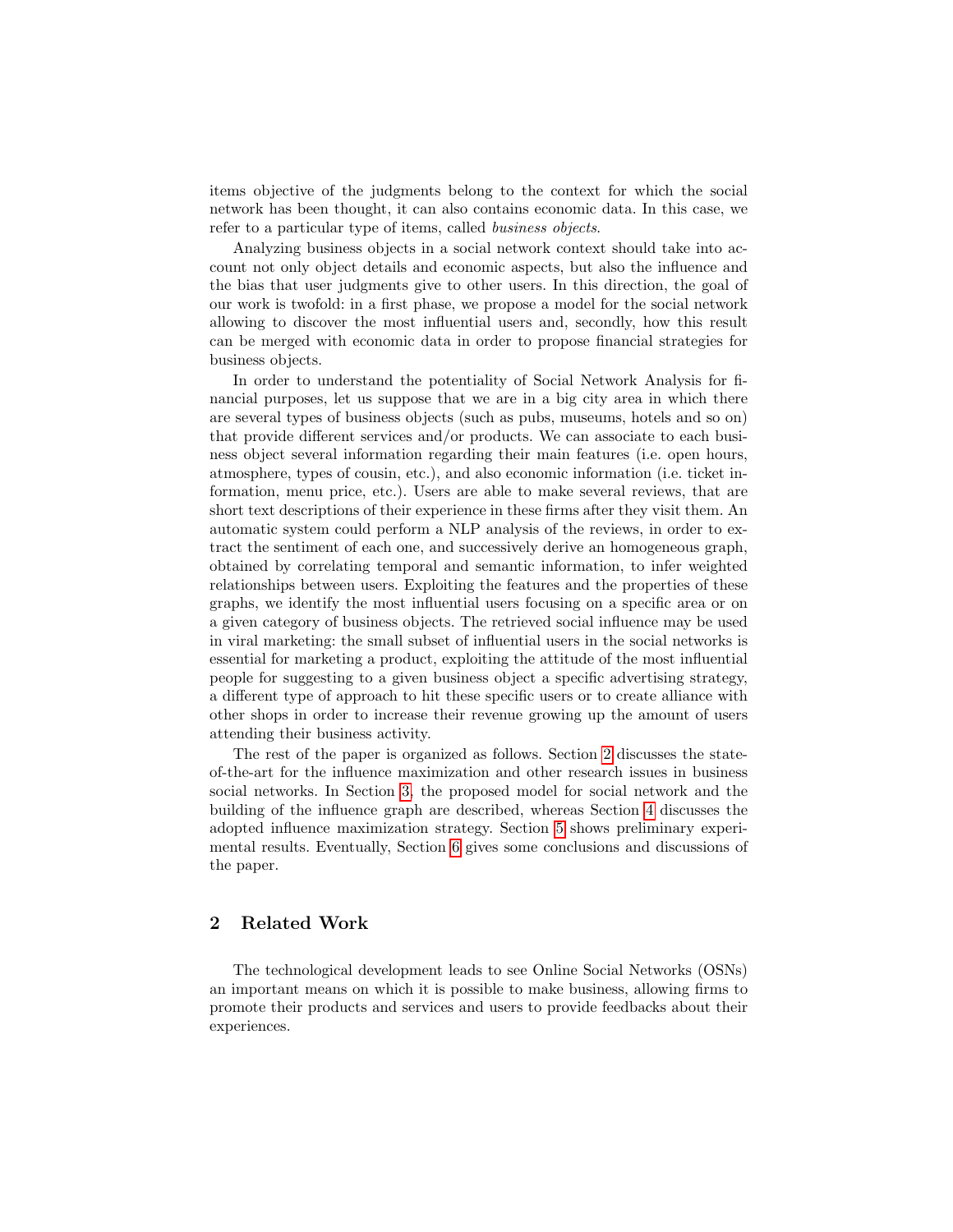In [\[13\]](#page-10-1), the authors propose an approach for rating prediction based on matrix factorization that exploits both the rich attributes of items and social links of users to address the cold-start problems. In particular, the Kernel-based Attribute-aware Matrix Factorization (KAMF) is developed to discover the nonlinear interactions among attributes, users and items. Further, it is provided an extension of KAMF approach to address the cold-start problem for new users by utilizing the social links among users.

Nowadays, the continuous increase in the use of smartphones has led to the emergence of a new type of social network called Location Based Social Networks (LBSNs); the peculiarity of these networks is to integrate the user's location into the well-known OSN capabilities, introducing new research topics and issues.

An influence maximization problem [\[14\]](#page-11-0) proposes to maximize the benefit of location promotion, leveraging the feature of LBSN.s To address this problem, the authors propose two models to capture the check-in behavior of individual LBSN users, based on how location-aware propagation probabilities can be derived.

Indeed, a large number of people rely on content published on OSN for making their decisions. This facet leads to engage spam reviewer to increase the popularity of particular business objects or to harm a possible competitor.

Thus, the spammers detection is another important research topic in a LBSN; in fact the 20% of the reviews in the Yelp website are actually spam, as shown in [\[1\]](#page-10-2). Shehnepoor et al. [\[9\]](#page-10-3) propose a novel framework, named  $NetSpam$ , which utilizes spam features for modeling review datasets as heterogeneous information networks to map spam detection procedure into a classification problem in such networks.

The wellness of information in OSNs has allowed to focus on Viral Marketing applications, developing new marketing strategies based on "word-of-mouth". Different models have been proposed in literature to describe the spread of idea in OSNs.

A family of approaches are based on Stochastic models, in which a node can be in an active or inactive state depending on the influence exerting by its activated neighbors. Granovetter and Schelling [\[5\]](#page-10-4) propose the first models based on the threshold for each node to represent the spread of idea or innovation in a social networks. In this family, the main models are *Linear threshold* (LTI) and Indipendent Cascade model. In the first one a node is activated if the weighted sum of the activated neighbor is greater than a node-specific threshold, while in the second one each activated node have one chance to activate its neighbors. The spread of influence can be also modeled by epidemiological models, in which the process is described as an infection that evolves in the biological population. An example of these category is the mode propsed by l [\[8\]](#page-10-5), in which a user could be in two state susceptible or infected.

Based on the spread models, the influence maximization problem has been proposed in literature. A first work on this topic is provided by Richardson and Domingos [\[3\]](#page-10-6) deal with a first problem of influence maximization related to Viral Marketing application. In particular, they examine a particular market as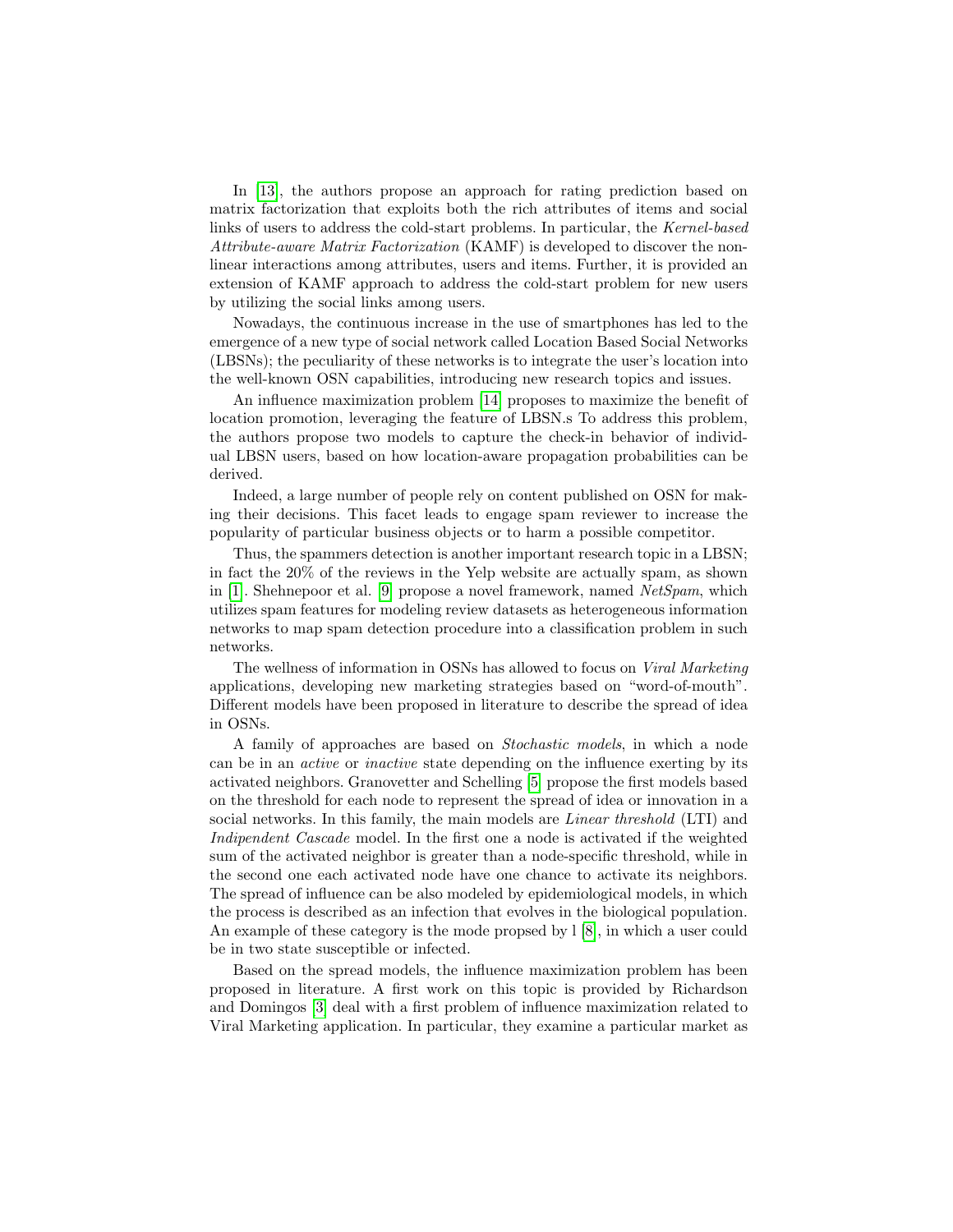a social network composed by different interconnecting entities and model it as a Random Markov field in order to identify a subset of users to convince to adopt a new technology for maximizing the use of it. The choice of the most influence nodes is an optimization problem that has been proven by Kempe et al. [\[7\]](#page-10-7) to be NP-Hard. A first approach [\[7\]](#page-10-7) is based on Montecarlo simulation that exploits hill-climbing strategy. This approach leverages sub-modular influence function that allows to obtain a solution that is no worse than  $(1-1/e)$  of optimal solution. Moreover, the Montecarlo simulation provides a more accurate approximation of influence spread, which turns out to be inefficient for large networks. To overcome the inefficiency of Montecarlo simulation two different approaches have been proposed: heuristic based methods [\[6,](#page-10-8) [12\]](#page-10-9) exploit communities or linear systems for restricting the influence spread, while sketch based techniques  $[2, 10]$  $[2, 10]$  build a family of vertices sets exploiting the reverse simulation.

### <span id="page-3-0"></span>3 Model

To model a real market, we define a particular network, called Knowledge Sharing Network, in which there are  $N \geq 2$  firms that provide several services and M users. In particular:

Definition 1 (Knowledge Sharing Network) A Knowledge Sharing Network (KSN) is a quadruple  $G = (V, E, \gamma, \omega)$ , where V is a set of vertices, E is a set of edges, and  $\gamma$  and  $\omega$  are two weight functions such that  $\gamma : V \to [0,1]$  and  $\omega: V \times V \rightarrow [0, 1]$  The set of vertices is defined as  $V = U \cup BO$ , with U being a set of KSN users and BO a set of business objects. The set of edges is in turn composed by three kinds of relationships: Social relationships, established between two users, Business relationships, existing between a user and business object, and Neighbor relationships, established between two business objects that are located in the same geographic area and belong to the same category.

In our vision of KSN, users and business object nodes are generic nodes containing several attributes such as preferences, price, business info, open hours and so on. Thus, a KSN model allows to represent heterogeneous entities and relationships in a unified network.

<span id="page-3-1"></span>Example 1 (Example of KSN) To better explain our idea we show an exam-ple in Figure [1.](#page-4-0) Let Vinni, Giank, Flora and Picus be four users and  $BO_1$ ,  $BO<sub>2</sub>$  and  $BO<sub>3</sub>$  be three firms. The four users made reviews in different times  $(t_1 > t_2 > t_3 > t_4)$  about the three business objects, two of which are linked by a neighbor relationship. It is possible to note how it is easy to represent different types of relationships by our model. Eventually, each user or business object is respectively composed by several attributes about preferences or services.

The influence analysis problem seeks to identify the best subset of users that allows to maximize the spread of new products, new idea or so on. Moreover, in the real world, there are different firms competing among themselves with the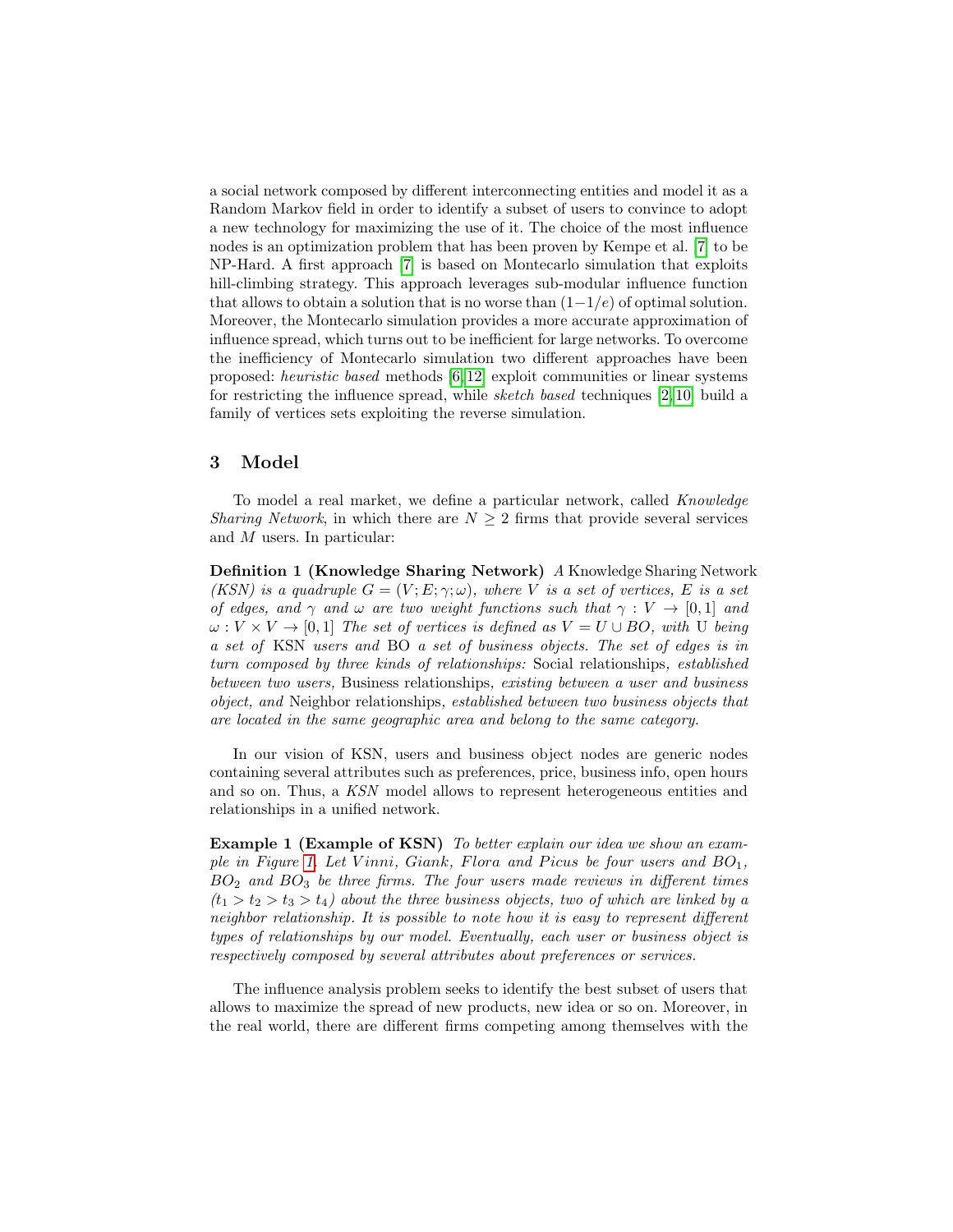<span id="page-4-0"></span>

Fig. 1: An example of KSN

aim to maximize its profit in order to attract an increasing number of customers. In particular, the influence exerts from a user respect to another one is computed by evaluating several common actions made on the same business object.

To analyze user behavior we exploit the concepts of social path and relevant social paths.

**Definition 2 (Social Path)** A social path between two vertices  $v_{s_1}$  and  $v_{s_k}$  of a KSN is a sequence of distinct vertices and edges  $sp(v_{s_1}, v_{s_k}) = v_{s_1}, e_{s_1}, v_{s_2}, \ldots,$  $e_{s_{k-1}}, v_{s_k}$  such that  $\exists e(v_{s_i}, v_{s_{i+1}}) \in E$  for  $1 \leq i \leq k-1$ . The length  $\lambda$  of the path is  $\alpha \cdot \sum_{i=1}^{k-1} \frac{1}{\omega(e_{s_i})}$ ,  $\alpha$  being a normalizing factor. We say that a social path contains a vertex  $v_h$  if  $\exists e(v_i, v_h) : e \in sp(v_{s_1}, v_{s_k}).$ 

The above definition allows us to correlate the path length with the concept of distance between two nodes interconnected by the examined path; exploiting this definition, we can perform pruning strategies based on a given threshold. The following example will better explain our basic ideas.

<span id="page-4-1"></span>Example 2 (Social Path) Considering the network in Example [1,](#page-3-1) we can identify several social paths, representing communication flows between users by social channels. In particular, the business objects is a communication means to interconnect users in this type of network. In Figure [2](#page-5-0) we represent in concise way these types of information.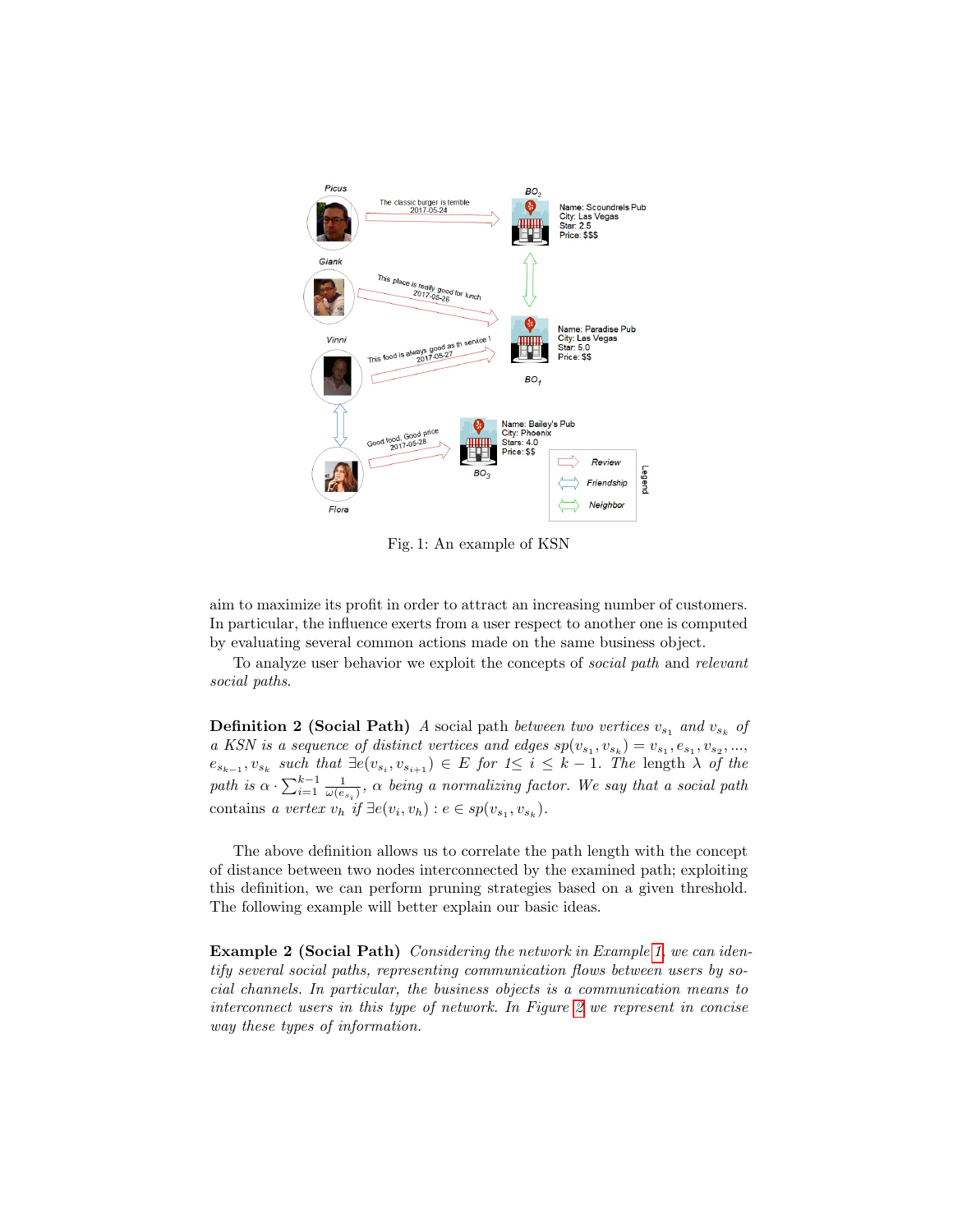<span id="page-5-0"></span>

Fig. 2: An example of social paths

**Definition 3 (Relevant Social Path)** Let  $\Theta$  be a set of conditions defined over the attributes of vertices and edges of a KSN. A relevance social path is a social path satisfying Θ.

A particular kind of relevant social path is constituted by the influential paths that connect two users and by which a user can "influence" other users. It is possible to identify weak and strong influential paths; in particular, in the first case, the user  $u_i$  influences  $u_j$ , if the user  $u_j$  posts a review of the same sentiment of the review previously posted by  $u_i$  on the same business object, while in the second one two users have to be also friends.

<span id="page-5-1"></span>Example 3 (Influential Path) Considering the Example [2,](#page-4-1) we can identify three relevant social paths. Each social path corresponds to a sequence of reviews or tips following given rules; for instance, a social path is instantiated due to the fact that Giank made a review on  $BO<sub>2</sub>$  before to Vinny and with the same sentiment, while another path is instantiated due to the fact that Picus made a review on another business object close to  $BO<sub>2</sub>$  with an opposite sentiment.

To deal with the influence maximization problem, we build an homogeneous graph (Influence Graph)  $IG = (V; E; \omega)$  whose vertices are specific users of KSN; in particular, there exists an edge  $e$  between two vertices  $v_i$  and  $v_j$  for all influential paths connecting  $v_i$  and  $v_j$ . For each edge, the related weight will be determined as in the following:

<span id="page-5-2"></span>
$$
\omega(e_{i,j}) = \frac{\sum_{k=1}^{M} \gamma(sp_k(v_i, v_j))}{N_j},\tag{1}
$$

<span id="page-5-3"></span>M being the number of distinct influential paths between  $v_i$  and  $v_j$  and  $N_j$  the number of influential paths of having as destination vertex  $v_j$ .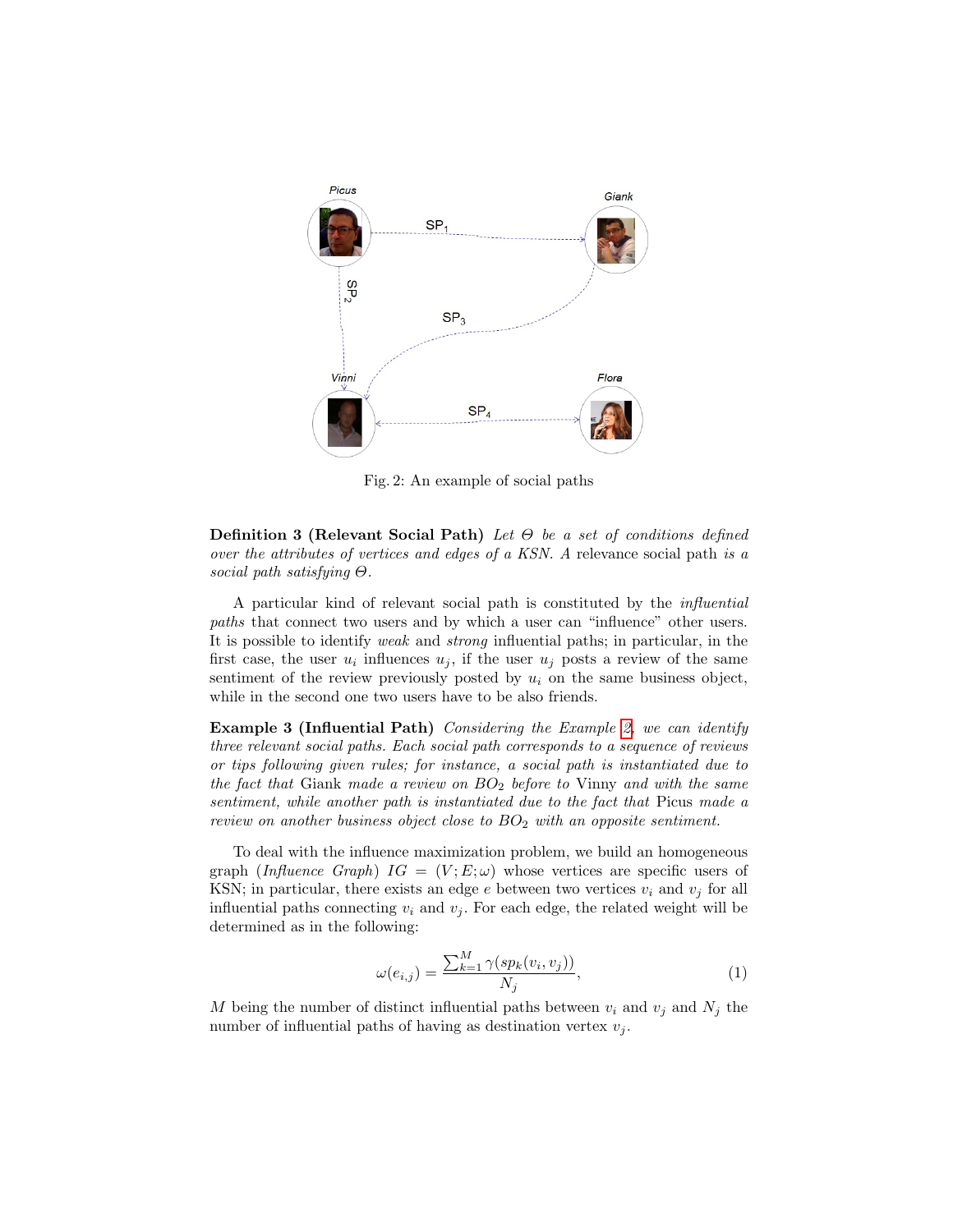

Fig. 3: Example of relevant paths

<span id="page-6-1"></span>Example 4 (Influential Graph) Considering the Example [3,](#page-5-1) we can build the Influence Graph, shown in Figure [4,](#page-6-1) by exploiting the equation [1.](#page-5-2) In particular, it is possible to note that Picus can influence two users: Giank and Vinny, since they could have seen the previous negative review made by Picus on  $BO<sub>1</sub>$ , that is a business object close to  $BO<sub>2</sub>$ .



Fig. 4: An example of Influence graph

# <span id="page-6-0"></span>4 Influence Maximization Problem

The influence maximization problem aims at identifying a minimum number of users that maximize the spread of new idea or technologies in the OSN. Nevertheless, given that the interest of users for a specific product or business object is variable due to different causes, for instance the change of opinion of friends about the examined products or the introduction of new product, the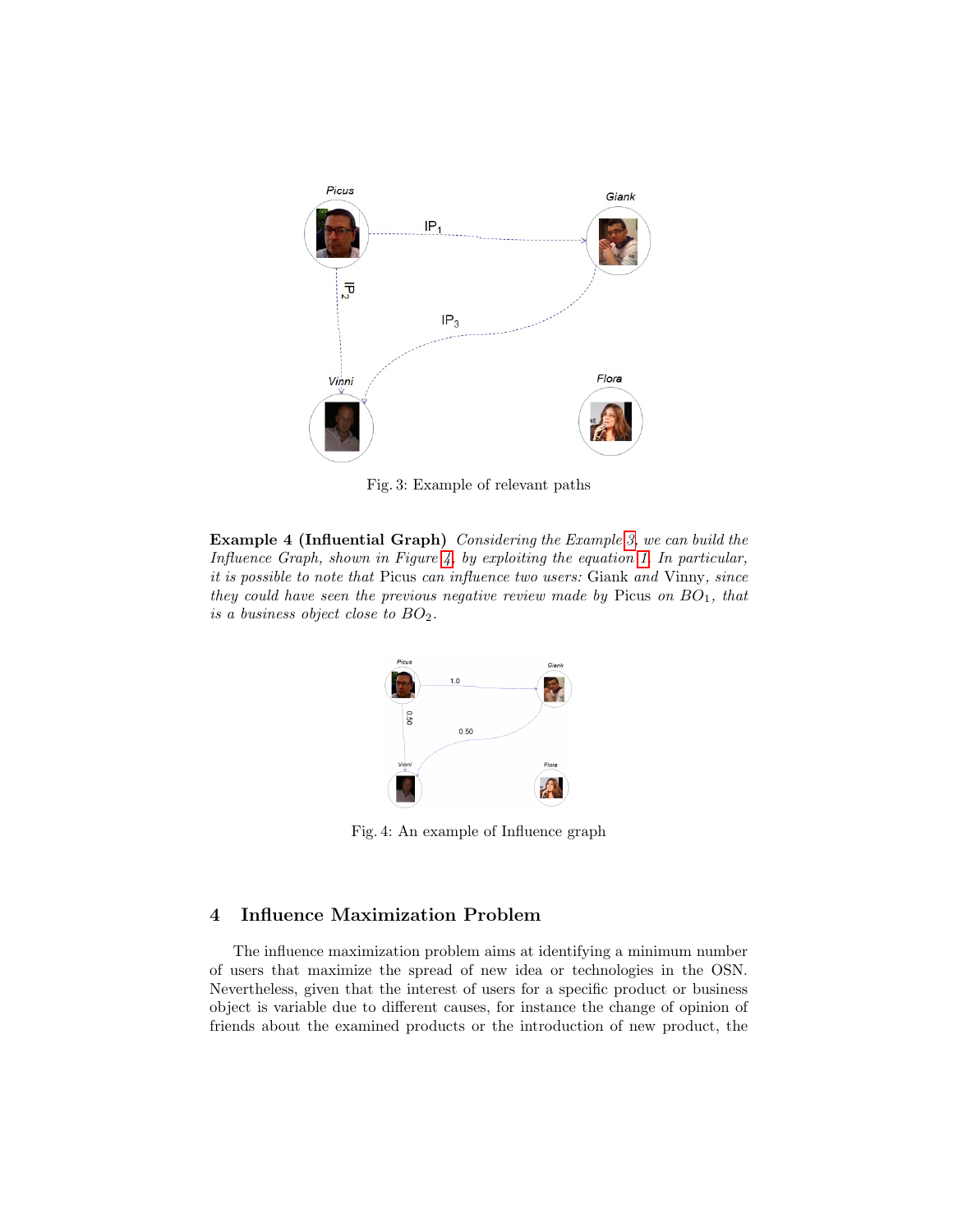temporal dimension acquires an increasing value. The scope of firms' market campaign is to maximize the spread of new product in a specific time interval, for instance couple of weeks or few months, more than reach as many users as possible in many years.

Thus, we can deal with the following problem:

Definition 4 (Influence Maximization problem) Given a sharing knowledge graph KSN  $G$ , a set of users  $U$ , k a desired number of influential people and a time-horizon  $T$ , the influence maximization problem consists in identifying a minimal subset of users that allows to maximize the spread of influence in G within T.

In this formulation of the problem the aim is the identification of the subset of most influential customers in the KSN graph. Thus, this formulation of the problem led us to ask who are the most influential people and how we can identify them. To deal with this problem our idea is to leverage the hill climbing greedy strategy proposed by Kempe et al. [\[7\]](#page-10-7) on the influence graph, exploiting the information obtained by influential paths. This strategy has the aim to maximize the influence function  $\phi$ , defined as the number of activated user at the end of the process, leveraging the available influential paths.

Thus we propose the Influential path greedy algorithm (IPGA) [1.](#page-7-0) The idea behind our approach is to build iteratively the seed set  $S$ , choosing in each step a node that leads to obtain the largest increase in the estimated spread until the cardinality of  $S$  does not equals to  $k$ .

<span id="page-7-0"></span>

| Algorithm 1 Influential path greedy algorithm             |  |  |
|-----------------------------------------------------------|--|--|
| 1: procedure $Influential\_Path\_Greedy\_Algorithm(G, K)$ |  |  |
| $S = \emptyset$<br>2:                                     |  |  |
| while $ S  \leq k$ do<br>3:                               |  |  |
| $u \leftarrow \arg \max_{v \in V} \phi$<br>4:             |  |  |
| $S \leftarrow S \cup u$<br>5:                             |  |  |
| end while<br>6:                                           |  |  |
| return $S_0$<br>7:                                        |  |  |
| 8: end procedure                                          |  |  |

To better explain our idea we show how the described algorithm allows us to identify the two influential users in Figure [4.](#page-6-1) By using the proposed greedy strategy on the influential graph of Example [4](#page-5-3) and choosing a value of  $k$  equals to 2, it is possible to note that the most influential users are Picus and Giank. In fact, as shown in Figure [4,](#page-6-1) other users in the network are more likely to be influenced by these two users.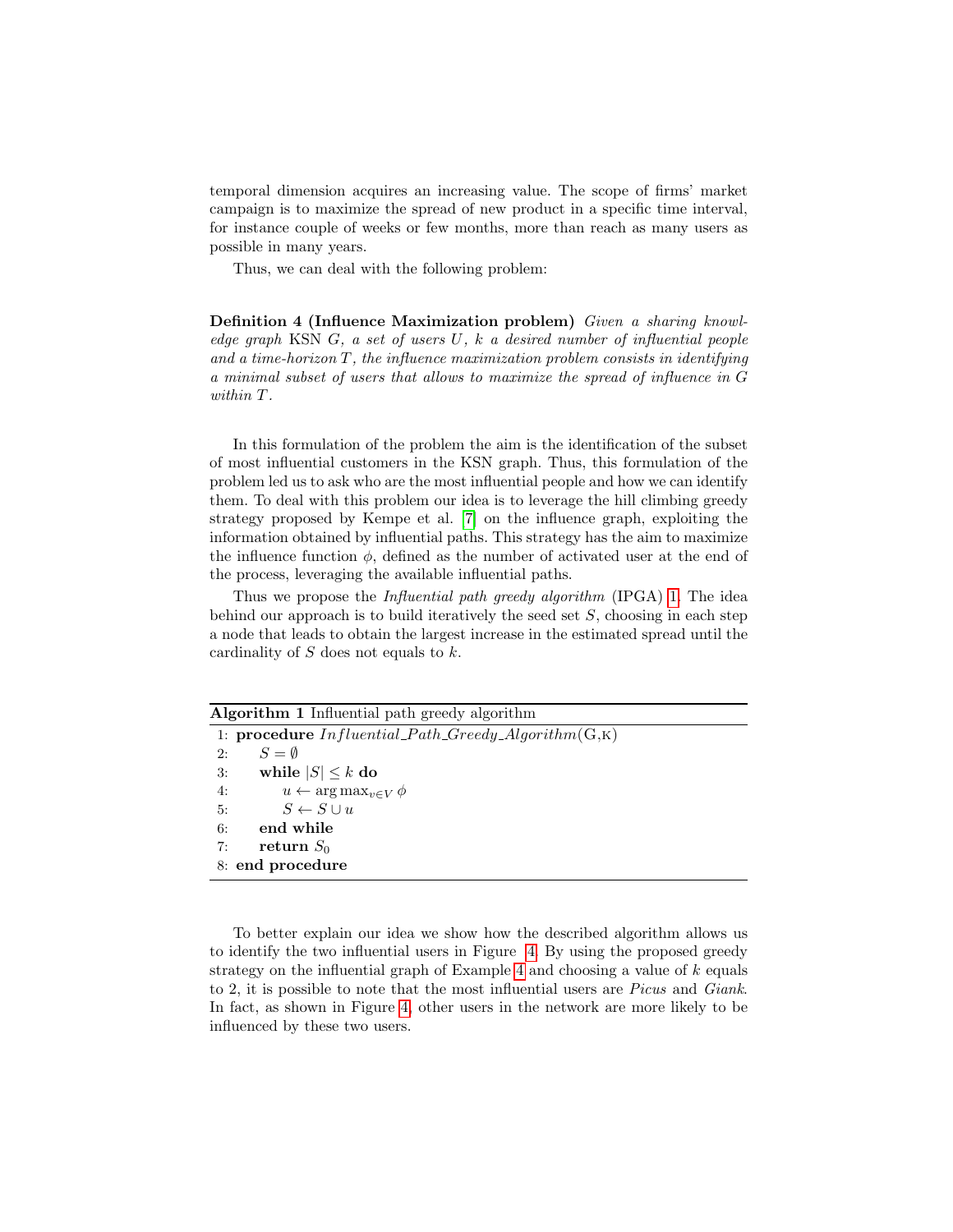### <span id="page-8-0"></span>5 Experimental analysis

In the following, we will describe the used methodology for evaluating the efficiency and the effectiveness of the introduced influence maximization algorithm over the examined network<sup>[4](#page-0-0)</sup>.

To perform the described evaluation, we used the Yelp dataset<sup>[5](#page-0-0)</sup>: it is composed by information about 77 K local businesses in 10 cities across 4 countries (U.K., Germany, Canada, US). Moreover this dataset contains also 2.2 M of review made from 552 K of users connected through 3.5M of social edges. We enrich the examined dataset crawling different economic information from YELP website  $6$ ; in particular, for each category, we use the unified id of each business object for extracting the related economic information that can regard the range price, menu price, ticket price by using the YELP API[7](#page-0-0) .

Experiments have been conducted exploiting ENEAGRID/CRESCO High Performance Computing infrastructure resources. ENEAGRID consists in computational and storage resources (more than 8000 cores and 1.5 PB of storage) located in 6 ENEA research centers interconnected by means of GARR network. Among the 6 sites, Portici Research Center is the most relevant one hosting the newest CRESCO<sup>[8](#page-0-0)</sup> clusters [\[4\]](#page-10-12).

To perform our experiments, we set up an environment for big data processing using Spark and Hadoop. We set up a cluster in a cloud-based environment consisting of 3 computing nodes with 4 cores 16GB RAM each one.

We show the evaluation made to suggest possible market strategy based on trend set analysis and user preferences.

Firstly, we measured the execution time of our approach of influence maximization varying the size of the related seed set  $k$ .

Successively, we evaluated the spread of influence with respect to a given ground-truth. The ground-truth is composed by a set of influential users using a strategy that takes in account how many relevant reviews have been made by each user. For this reason, we define the *popularity* value for each user, based on a combination of votes (useful, funny and cool votes) that users can assign to its reviews.

The trend of running time varying the cardinality  $k$  of seed set from 1 to 50 is shown in figure [5.](#page-9-0)

We use a recall based measure to evaluate the effectiveness of our approach with respect to the generated ground truth:

$$
R = \frac{|\hat{U} \cap \tilde{U}|}{|\hat{U}|}
$$

<sup>&</sup>lt;sup>4</sup> For the provided analysis, we set the value of normalizing factor  $\alpha$  equals to 0.5

<sup>5</sup> https://www.yelp.com/dataset challenge

 $6$  www.yelp.com

 $\frac{7 \text{ https://www.velp.com/developers/documentation/v2/overview}}{2}$ 

<sup>8</sup> http://www.cresco.enea.it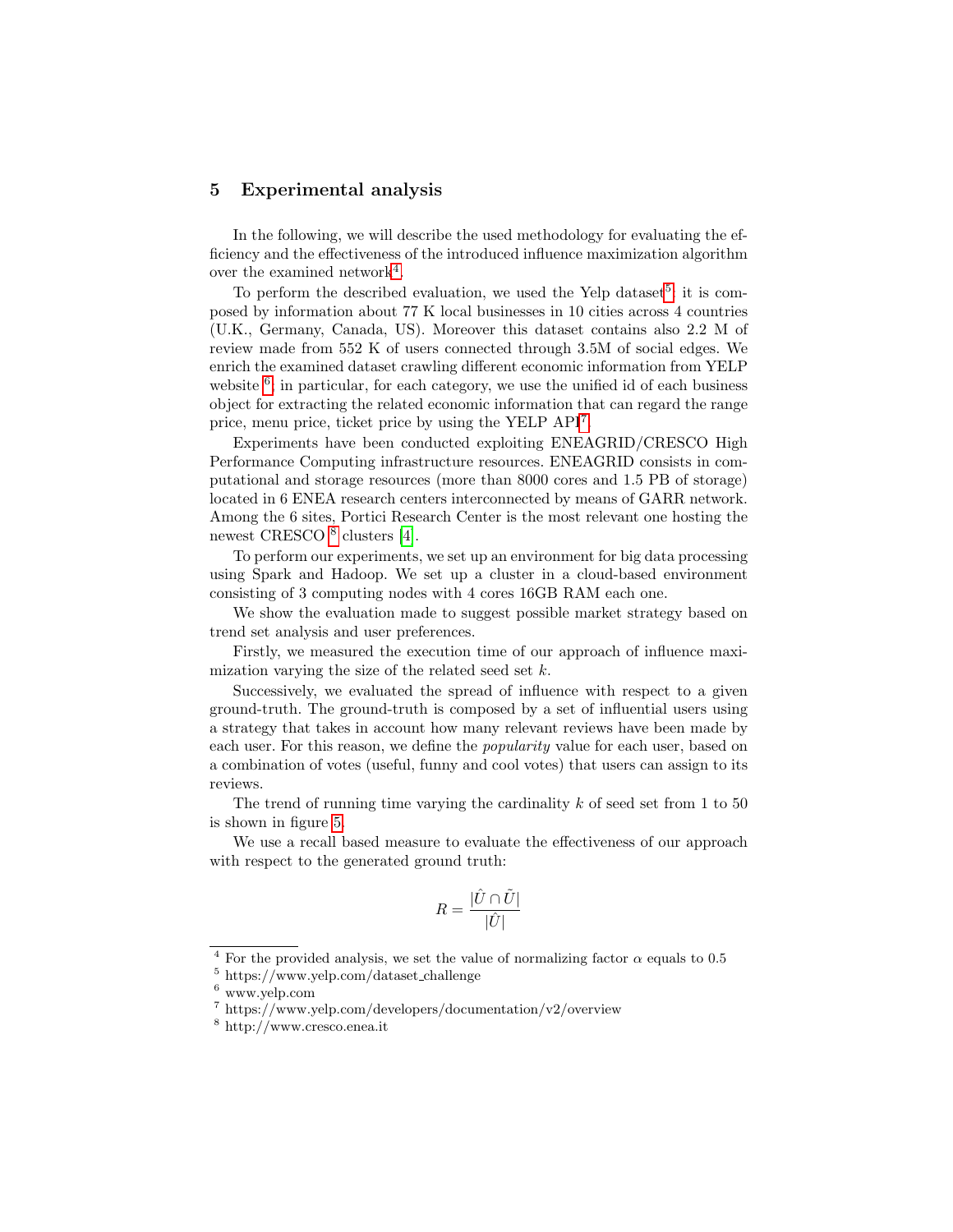<span id="page-9-0"></span>

Fig. 5: Efficiency of the IPGA varying k

where  $\hat{U}$  corresponds to the set of influentials in the ground-truth and  $\tilde{U}$  is the set of influentials computed by the influence maximization algorithm.

<span id="page-9-1"></span>The obtained results of recall have been shown in Table [1,](#page-9-1) computed on both the following graphs and considering the seed set cardinality  $k$  equals to 50, following the parameters settings in [\[11\]](#page-10-13): the proposed IG and the graph, called FG, generated considering only friendship relationships.

|                            |       | [IPGA (IG)   IPGA (FG)] |  |
|----------------------------|-------|-------------------------|--|
| Recall                     | - 78% | 67%                     |  |
| Table 1: Recall Evaluation |       |                         |  |

As we can see from the results shown in the table [1,](#page-9-1) our method provides better performance with respect to the approach based on friendship relationships because it allows to consider several data, including also financial information.

These types of data contribute to properly define the influence exerts from users on the others that corresponds to a combination of the relevance of reviews made by them and the price range of business objects that they attend. These types of information are useful in modern market in which the dynamic interactions among users can lead the business objects strategies. Thus, based on the data involved in the proposed model (financial information, geographical information and so on), each firm can decide what is the better strategies to spend the budget for its market campaign. Eventually, each company can choose among the following strategies in each time horizon: influence new users by providing them discounts or gifts, consolidate influenced users through specific offers for them, or cooperate with other business objects.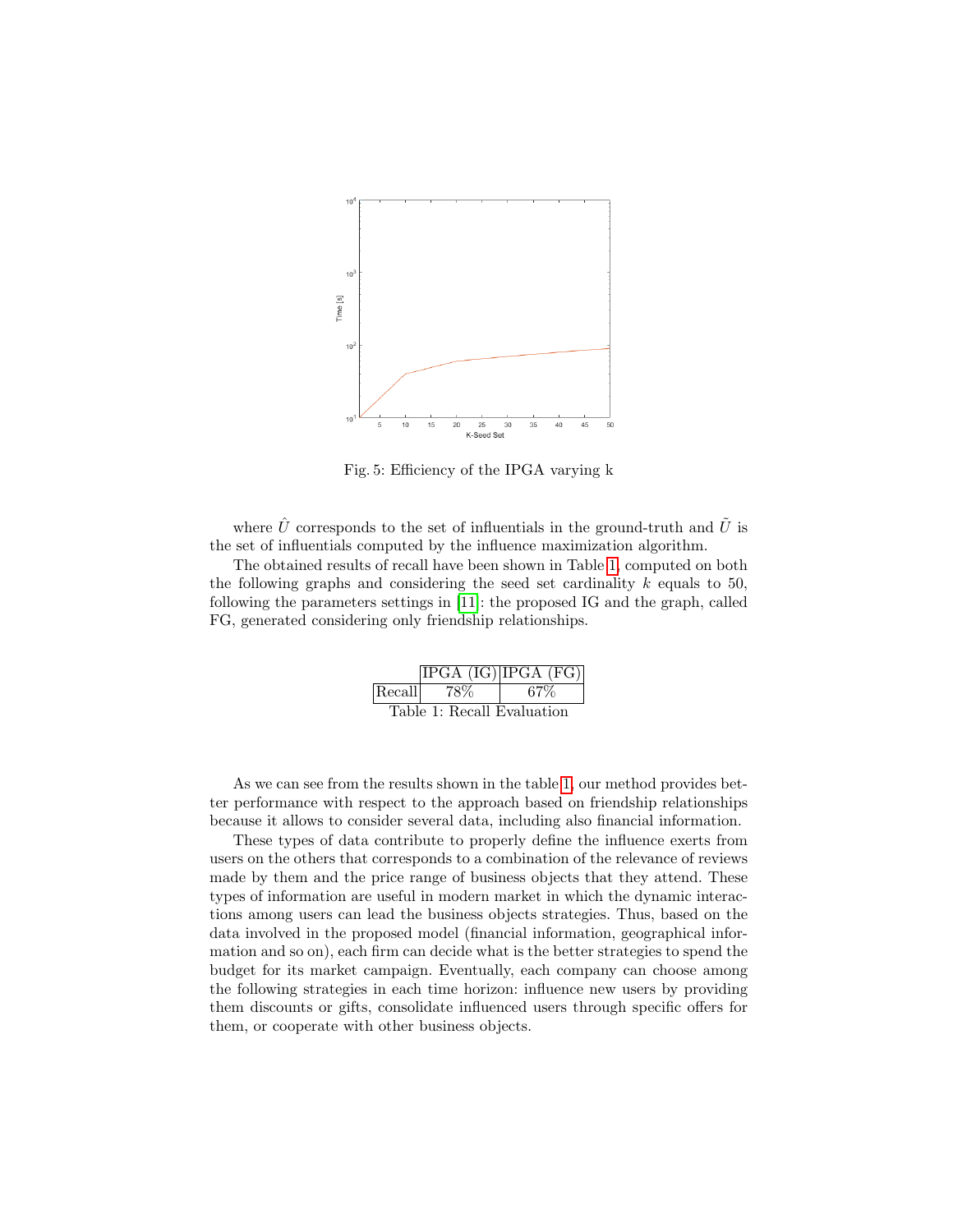### <span id="page-10-0"></span>6 Conclusion and future works

In this paper we have presented a data model for social network in order to analyze the influence among users. This approach can be useful for several applications such as trend analysis, viral marketing, location mining, urban planning and so on. In particular, the influence maximization problem is surely useful for increasing the profits obtained by marketing plan. The identification of the most influential people, in fact, allows firms to better optimize the marketing plan, tailoring the action for each customer to his preferences.

## References

- <span id="page-10-2"></span>1. A whopping 20% of yelp reviews are fake (2013)
- <span id="page-10-10"></span>2. Borgs, C., Brautbar, M., Chayes, J., Lucier, B.: Maximizing social influence in nearly optimal time. In: Proceedings of the Twenty-Fifth Annual ACM-SIAM Symposium on Discrete Algorithms. pp. 946–957. Society for Industrial and Applied Mathematics (2014)
- <span id="page-10-6"></span>3. Domingos, P., Richardson, M.: Mining the network value of customers. In: Proceedings of the seventh ACM SIGKDD international conference on Knowledge discovery and data mining. pp. 57–66. ACM (2001)
- <span id="page-10-12"></span>4. G. Ponti et al.: The role of medium size facilities in the HPC ecosystem: the case of the new CRESCO4 cluster integrated in the ENEAGRID infrastructure. In: International Conference on High Performance Computing & Simulation, HPCS 2014, Bologna, Italy, 21-25 July, 2014. pp. 1030–1033 (2014)
- <span id="page-10-4"></span>5. Granovetter, M.: Threshold models of collective behavior. American journal of sociology 83(6), 1420–1443 (1978)
- <span id="page-10-8"></span>6. Jung, K., Heo, W., Chen, W.: Irie: Scalable and robust influence maximization in social networks. In: 2012 IEEE 12th International Conference on Data Mining. pp. 918–923. IEEE (2012)
- <span id="page-10-7"></span>7. Kempe, D., Kleinberg, J., Tardos, E.: Maximizing the spread of influence through ´ a social network. In: Proceedings of the ninth ACM SIGKDD international conference on Knowledge discovery and data mining. pp. 137–146. ACM (2003)
- <span id="page-10-5"></span>8. Newman, M.E.J.: Networks : An Introduction (2010)
- <span id="page-10-3"></span>9. Shehnepoor, S., Salehi, M., Farahbakhsh, R., Crespi, N.: Netspam: A networkbased spam detection framework for reviews in online social media. IEEE Transactions on Information Forensics and Security 12(7), 1585–1595 (July 2017)
- <span id="page-10-11"></span>10. Tang, Y., Shi, Y., Xiao, X.: Influence maximization in near-linear time: A martingale approach. In: Proceedings of the 2015 ACM SIGMOD International Conference on Management of Data. pp. 1539–1554. ACM (2015)
- <span id="page-10-13"></span>11. Tang, Y., Xiao, X., Shi, Y.: Influence maximization: Near-optimal time complexity meets practical efficiency. In: Proceedings of the 2014 ACM SIGMOD international conference on Management of data. pp. 75–86. ACM (2014)
- <span id="page-10-9"></span>12. Wang, Y., Cong, G., Song, G., Xie, K.: Community-based greedy algorithm for mining top-k influential nodes in mobile social networks. In: Proceedings of the 16th ACM SIGKDD international conference on Knowledge discovery and data mining. pp. 1039–1048. ACM (2010)
- <span id="page-10-1"></span>13. Zhang, J.D., Chow, C.Y., Xu, J.: Enabling kernel-based attribute-aware matrix factorization for rating prediction. IEEE Transactions on Knowledge and Data Engineering (2016)